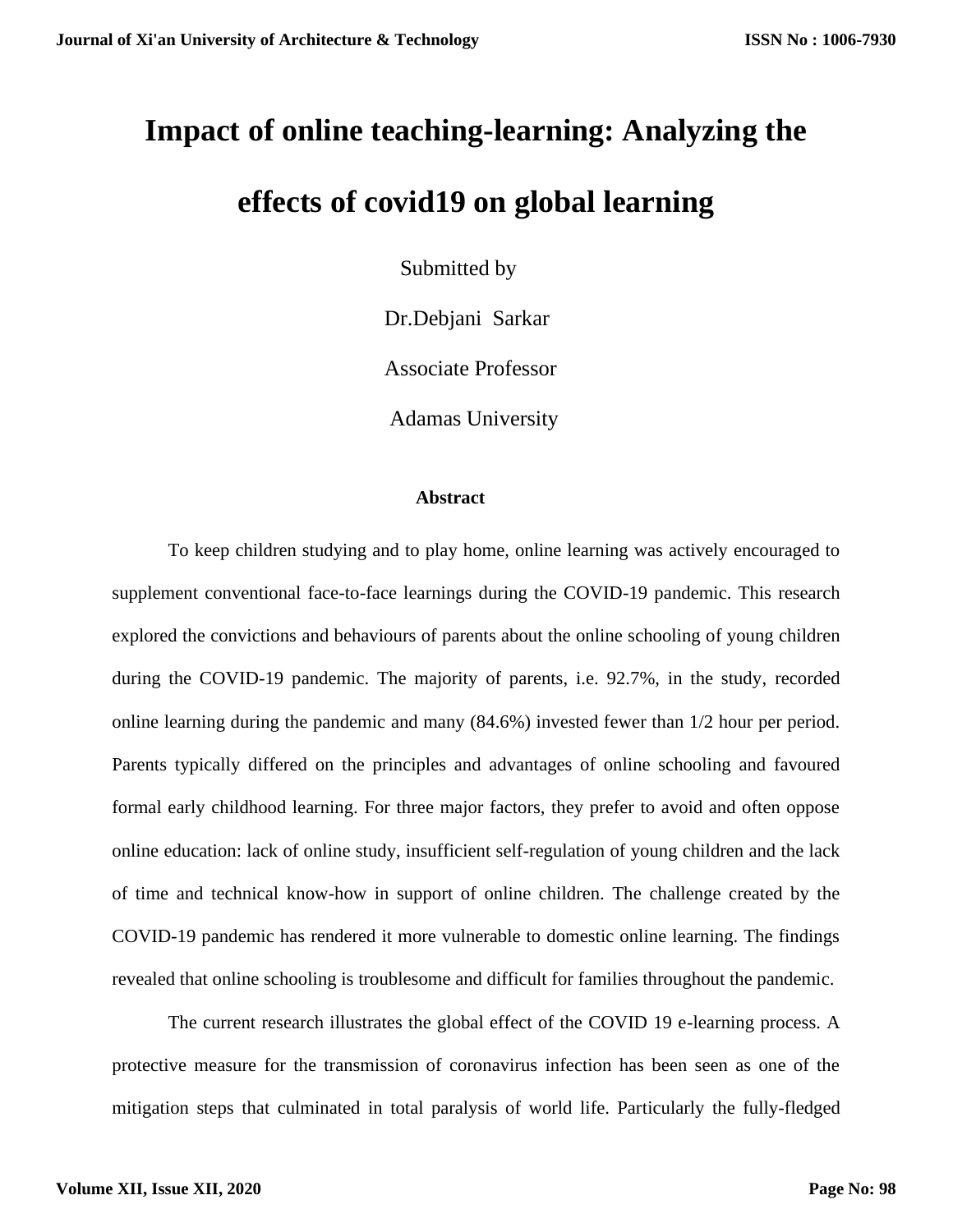educational framework and the university curriculum are changed from regular to electronic learning. A growing array of online courses, seminars, workshops, etc., may be quoted. During this epidemic, it should be remembered that the planet was entirely relying on IT. To the best of our understanding, the effect of e-Learning during COVID 19 was scarcely recorded scientifically. This research is a collection of e-learning resources as well as the potential vision of information science education. The pandemic COVID-19 overwhelms the workings and effects of school programmes, some of which have already been stressed in several aspects. All adolescents, but to various degrees depending on certain elements, such as the country/region in which they reside, their ages, family histories and the extent to which they can access any "substitute" educational opportunities in the pandemic, are impacted.

#### **Keywords: Online learning; COVID-19, Global platform, E-learning apps**

**Introduction:** Technology has taken an essential role in the global pandemic scare when the whole planet sails in the middle of the hurricane. The advancement of technology and the internet have changed people's lives and have contributed to a massive shift in different fields [1]. E-learning was found to be an essential instrument to effectively continue the process of teaching during the lockdown, particularly in the education system. The web is also one of the critical learning resources that open the path to free or low-cost learning for citizens around the world [2]. E-learning, especially in the field of digital education, has developed its origins. Modern learners have a somewhat different requirement, and e-learning has been found to meet their needs. Artificial intelligence media and values steadily achieve traction across the globe [3, 4]. It is a workaround for learners who, owing to the latest pandemic, are unwilling to use the conventional educational means. The paper explores the facets and effects of many e-learning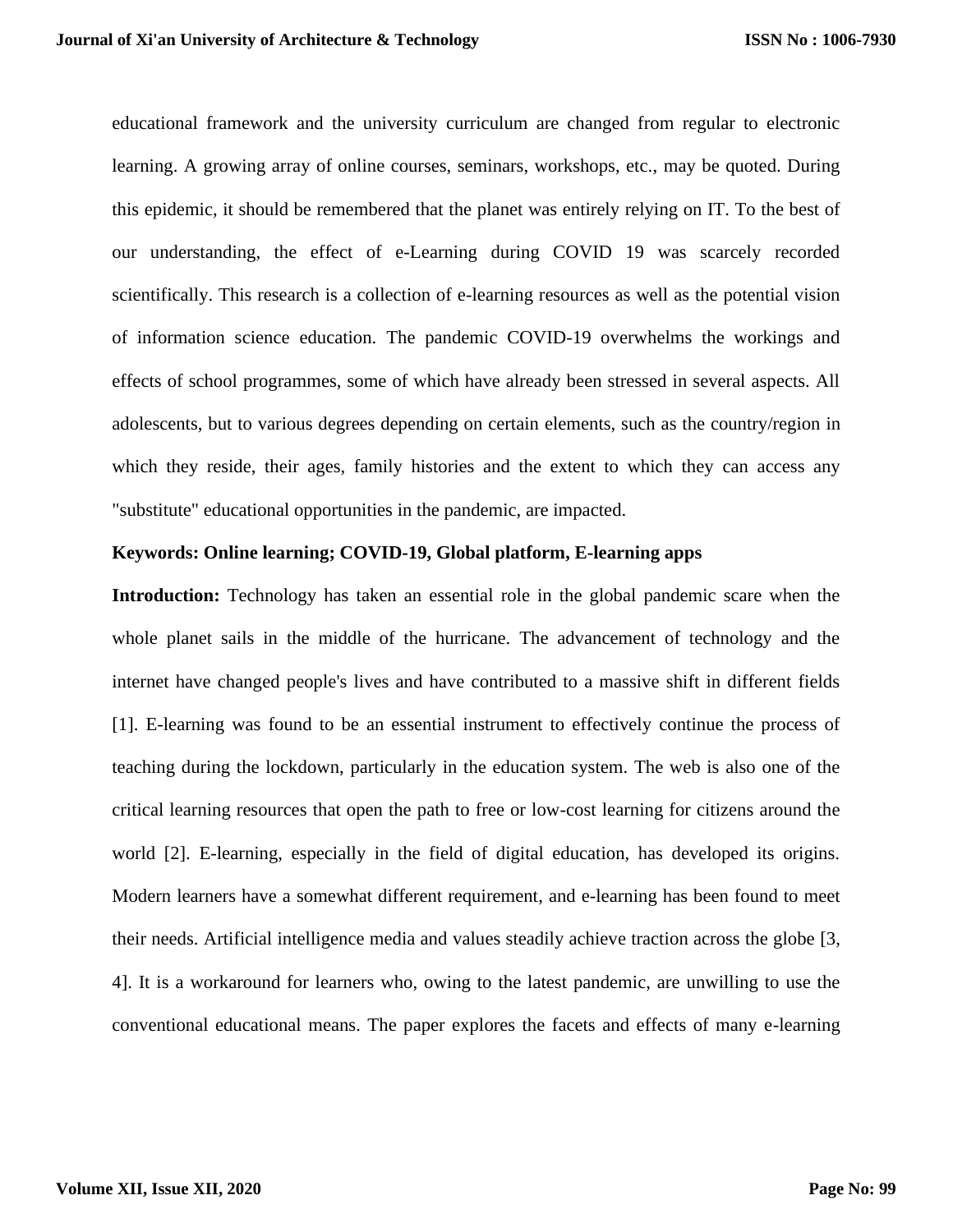systems that have taken place worldwide in different fields during the COVID-19 pandemic crisis.

Young children who are learning online via digital technologies were heatedly addressed in recent decades policymakers [5, 6, 7]. Plowman, McPake, & Stephen [8, 9, 10, 11] Such researchers focused on avoiding introducing small children on the Media. Apprenticeship because small children cannot be socially and ready for school mentally [12, 13, 14, 15, 16, 17] which would hurt your health and development. The digital verified by Stephen & Plowman, [18] Learning will allow little children to learn and understand abstract principles. Encourage them to work together, reason and solve problems. Arnott and Yelland [19] recently proposed that this change be adopted to avoid moral outcry and digital reconceptualization. Technologies such as social, cultural and personal objects the life-world of contemporary children will help them understand the climate [20].

#### ➢ **Report of UNESCO**

The United Nations Educational, Scientific and Cultural Organisation (UNESCO) is a United Nations organization that seeks to create peace, combat hunger, and engage in sustainable development and intercultural dialogue through education, science, culture, connectivity, and media. UNESCO tracks the policy responses that are deployed to combat COVID-19 and their effects, such as school closures. They developed an interactive dashboard, seen in Figure 1.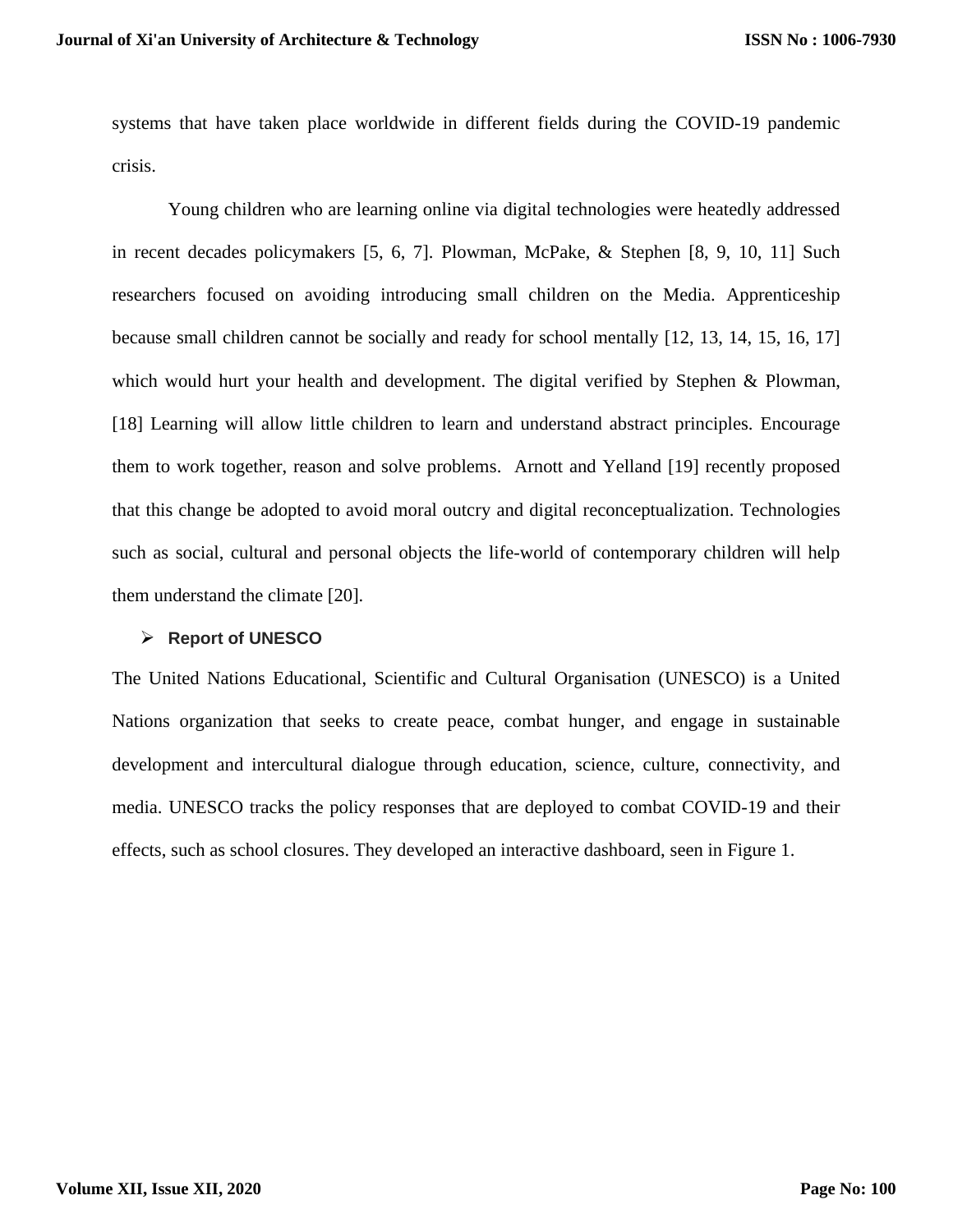

Figure 1: Interactive dashboard developed by UNESCO.

From February 2020, the dashboard reveals how the number of disabled pupils, the proportion of students participating in them and the number of national schools closures have grown over time. The students represented by the data include learners enrolled at the levels of education (levels 0 to 3) pre-primary, primary, secondary and higher secondary education as well as at the levels of higher and lower secondary education (levels 5 to 8). The details are available freely and are updated weekly.

#### ➢ **Report from the World Bank**

The World Bank is committed to poverty reduction, enhanced mutual wealth and sustainable growth. Similar to UNESCO, they developed an integrated dashboard for visualizing the influence of COVID-19 on education around the world. This dashboard shows the status of schools and the number of students impacted in pre-primary, secondary and tertiary education for each region. The dashboard is based on data from EduAnalytics that are publicly available and regularly updated. The World Bank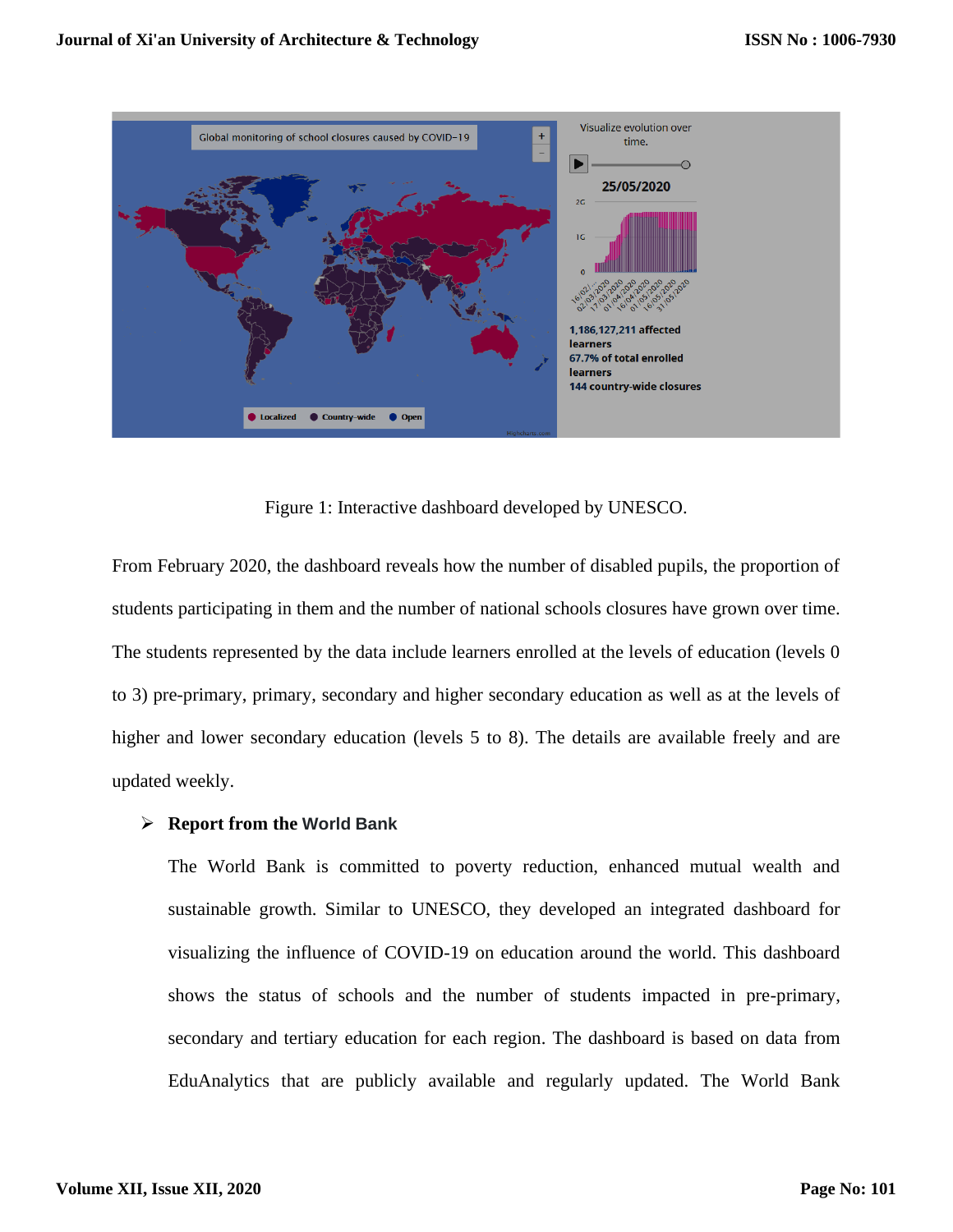promotes structural change in order to provide students with the best learning atmosphere as they return to school.



Figure 2: Screenshot of the World Bank's digital dashboard.

### ➢ **Report from European Data Portal**

Everywhere in Europe, digital technology is not as mature. Globally reported 826 million students to have no household computer access, 706 million do not have home access to the internet, and a further 56 million do not have 3G or 4G mobile network coverage. Families without Internet connections face a significant limitation during the recession, often in low-income families. For starters, 82.2 per cent of households in Africa lack internet connectivity at home, according to the International Telecommunications Union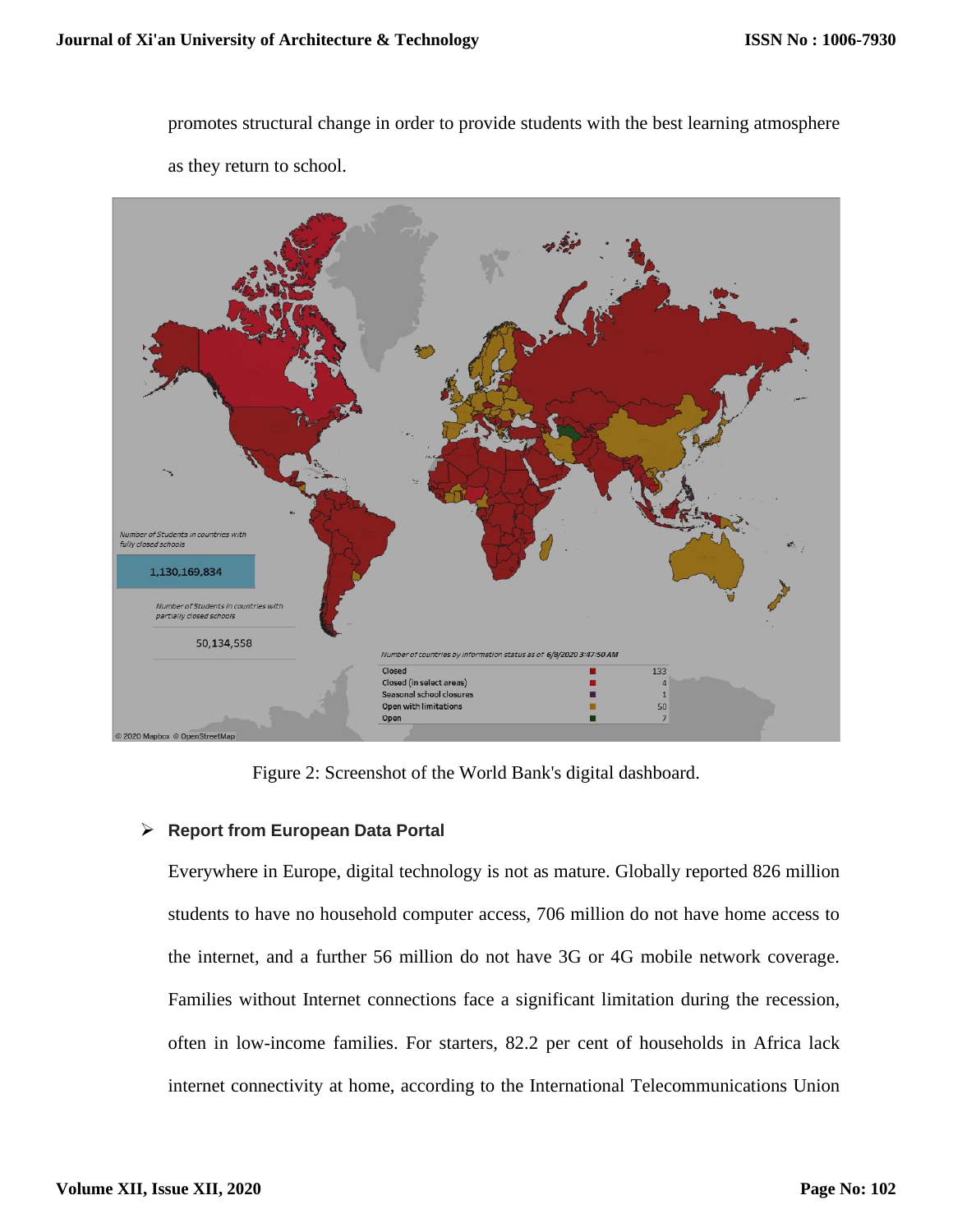(IPU). Moreover, past health crises, the latest Ebola epidemic, have shown that in countries where learning outcomes still are poor with high drop-out rates, the effect on education is likely to be most catastrophic.

In addition to providing Internet access, a quiet place to research and a work appliance are also necessary. Families who need online schooling for many children can not have a dedicated computer per child, making it hard to attend all courses. The OECD released research, which shows that there were significant gaps among socioeconomic groups based on data from the International Student Assessment Program (PISA) among 15-year-olds. Over 95 percent of students in several European countries record using a computer for homework. Some 91% state they have access to a peaceful research spot. In Indonesia, however, for instance, only 34% have a computer, and only 70% have access to a peaceful place to learn. Figures 4 and 5 are generated on the basis of the data presented by the OECD to provide a summary of these themes in Europe. Fig four and figure five demonstrate the number of students aged 15 who are surveyed who have a computer at home and space where they can learn at home.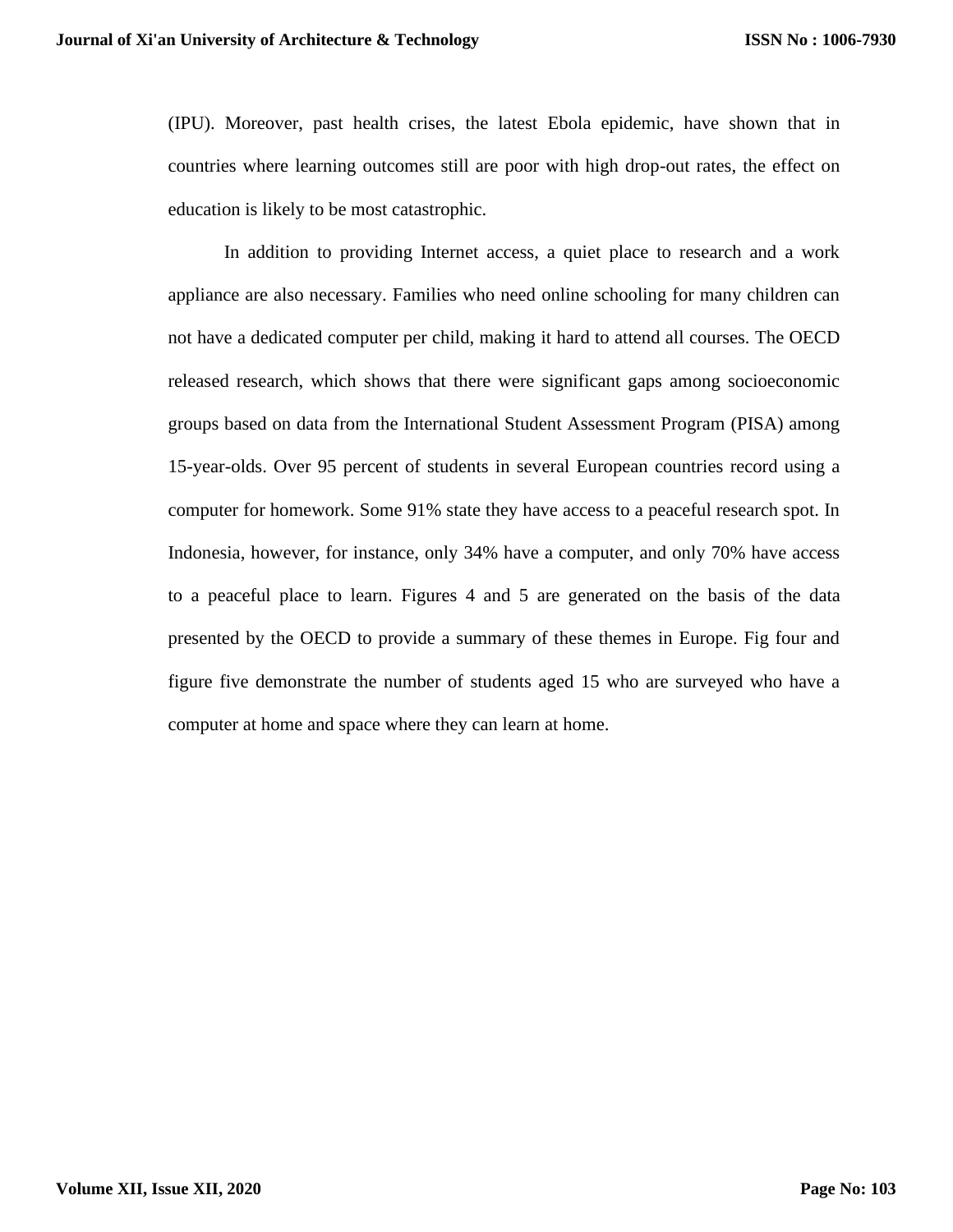

Figure 3 European data portal's interactive map, source: OECD, World Bank.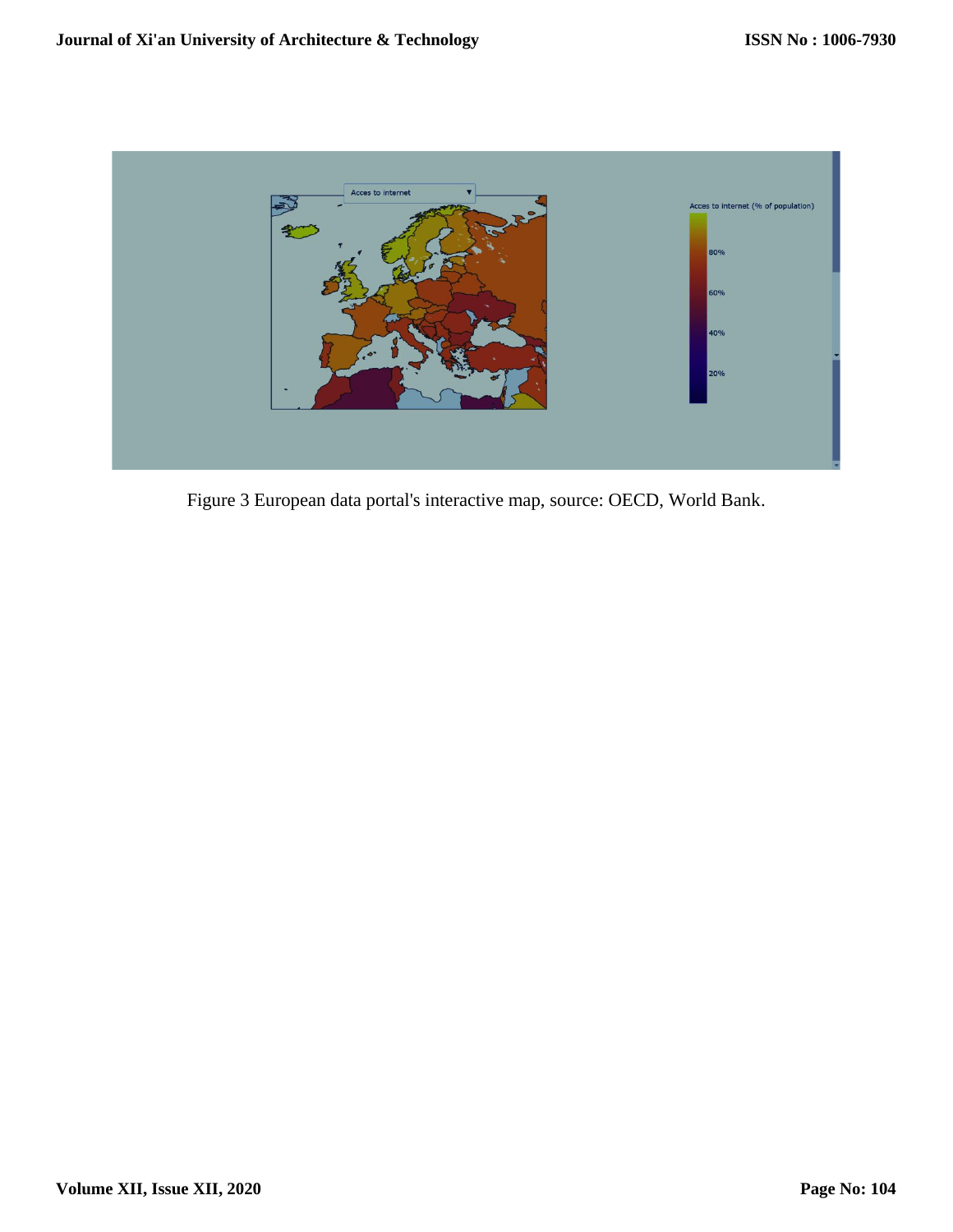

Figure 4 Percentage of students of 15 years old in the EU who mentioned finding a quiet

research spot, source: OECD.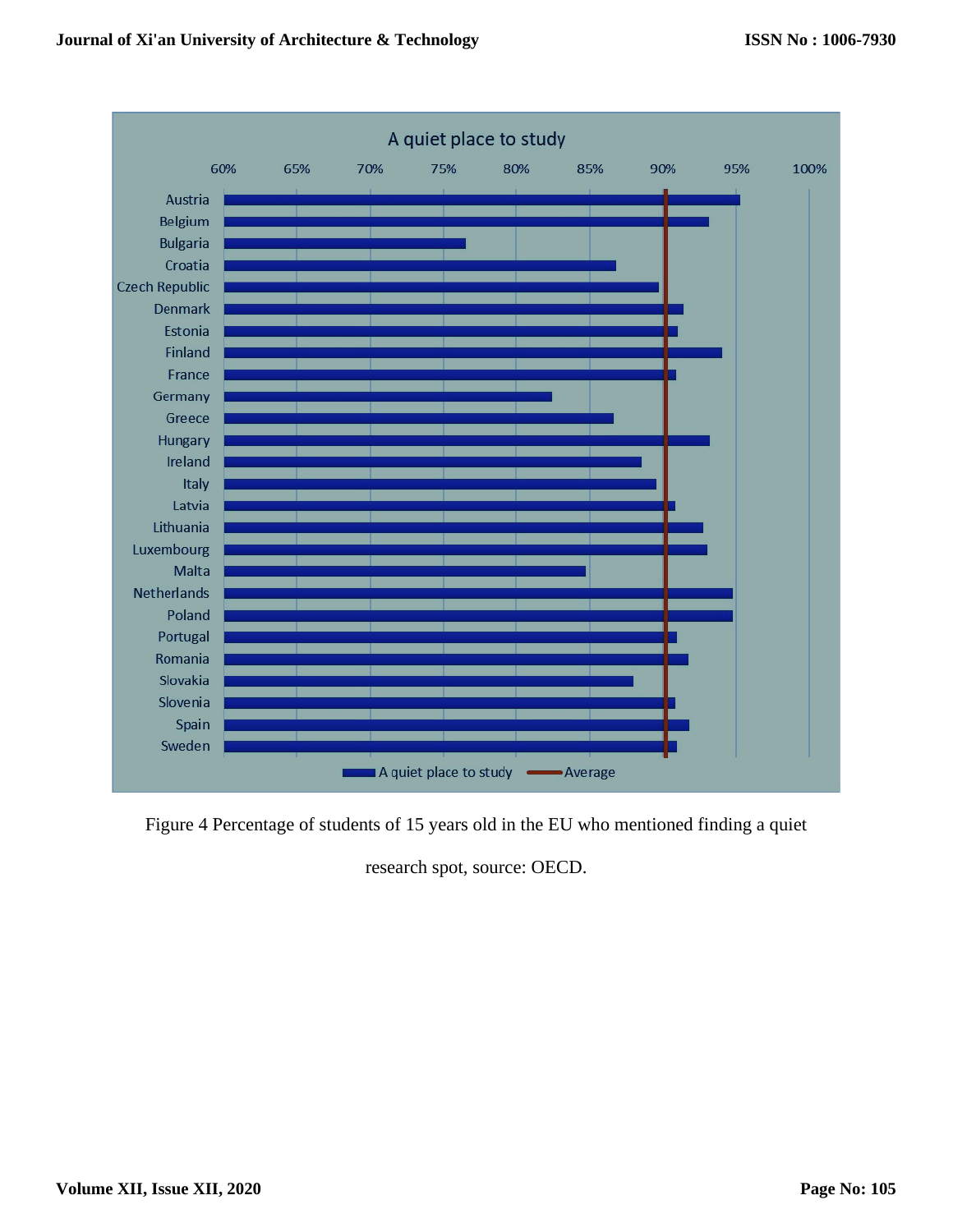

Figure *5* The number of students in the EU who are 15 years old that they have a computer machine for school at home, source: OECD.

The second dimension is how educational establishments are ready to learn digitally and to how well teachers are trained for and involved in teaching online. Teachers have to change their strategies and standards of learning rapidly. They ought to find a means of covering the curriculum with a radically new instructional approach as far as possible. On average, 65% of 15-year-olds across OECD countries attend schools whose principal suggested in a survey that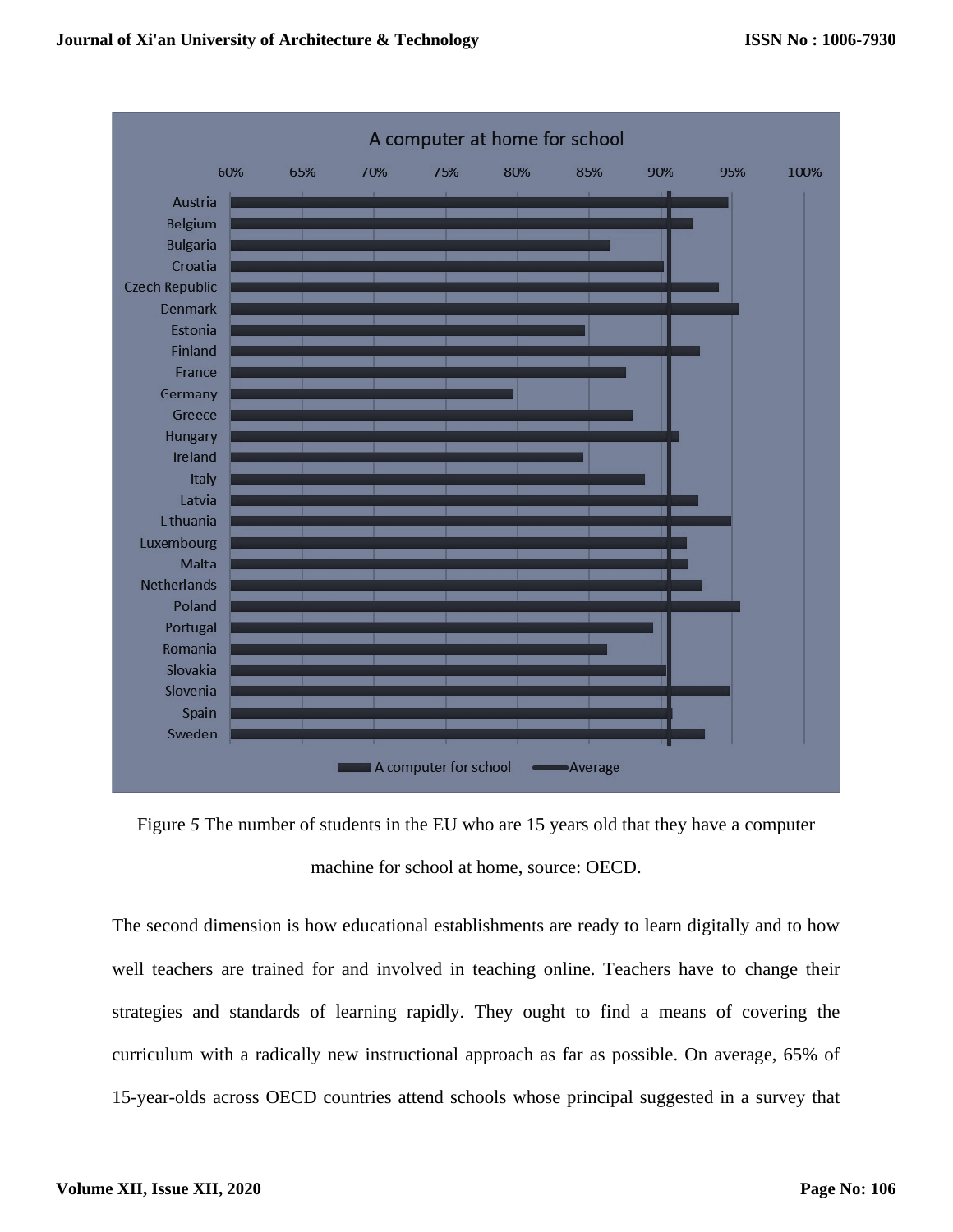teachers have the technology and instructional skills needed to incorporate digital technologies in their schooling. Teachers are the secret to effective remote learning. Further teacher preparation is given to planning distance education adequately by almost 50 percent of the UNESCO surveyed education systems at all levels of income.

**Future of online education:** Today, Europe-wide parents, students and teachers respond to the new trend" of distance education. There are two-time horizons against which improvements can be observed as the schools continue to reopen. Schools must ensure in the short term that the correct hygiene and safety steps are taken, parents need to develop morale to permit their children to return to school and to take into account potential lack of schooling and means of compensating for it. In the medium term, it was possible to observe possible permanent improvements in the school systems. This does not only involve adaptation to technology use. It also allows schools better to recognize the security and safety of student personal data, as increasing quantities of data are collected regarding the actions and success of the students.

While school closures were initially devastating, they have contributed to examples of educational innovation over time. There are indicators that the recession will have a lasting effect on the literacy and digitization trajectory. There are three facets of the World Economic Forum: The potential improvements are:

Innovation in education may be accelerated by the recession. There is evidence that online learning can be more successful for those who have access to the internet and the requisite technologies. In order to promote the effectiveness of the lessons, the educational organization should introduce new interactive learning options from this knowledge and insights acquired during the crisis. Potential technologies include smartphones, channels and tools for education. All seek to help the student learning, emotional reinforcement and engagement of the students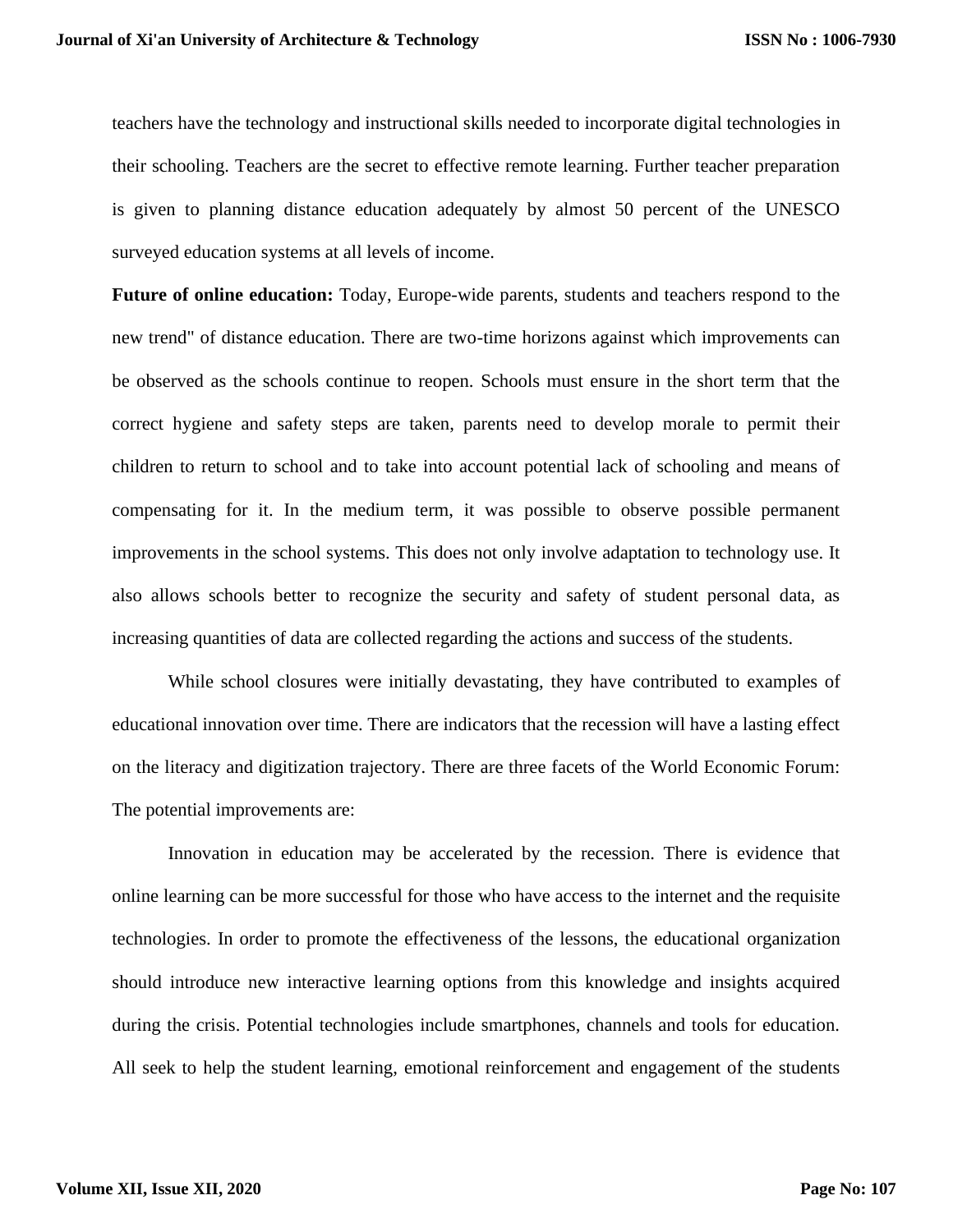during the closing times of parents, teachers, colleges and school administrators. See the list produced by UNESCO of all the national learning sites and tools for samples of current online services.

PPP could increase in importance. PPPs could grow. Commercial businesses' interest in education has grown over the last decade. The pandemic could pave the way for cross-branch partnership on a broad scale to accomplish a shared educational purpose.

Due to the digital split, recent developments could expand disparity in education approaches. The standard of education relies on internet access, the right technologies and the expertise to make use of it. This varies dramatically by region, as has already been stated. If education's success is closely correlated with access to new technology, the digital divisions could exacerbate.

It is too early to decide whether the implementation of a modern model education structure with both face-in-to-face and online courses would result in low results and imply a return to conventional approaches for short-term training for online learning. If the scenario begins to advance and further statistics on the subject are collected, researchers in the field will perform a comprehensive study of the greater impacts of the pandemic on education.

**Conclusion:** Different countries worldwide have implemented a range of options to promote the schooling sector in this pandemic. In about 96 nations, television broadcasting, internet archives, tools, guidelines, online networks, video lectures are commonly adopted. E-learning content has to be significantly increased. Because of COVID-19's abrupt outbreak, time was inadequate, because the emphasis was on preserving. Continuing education at all expense and in any format necessary during a global crisis, to guarantee the consistency of e-learning or the online teaching-learning process. The UNESCO COVID-19 website offers immediate assistance to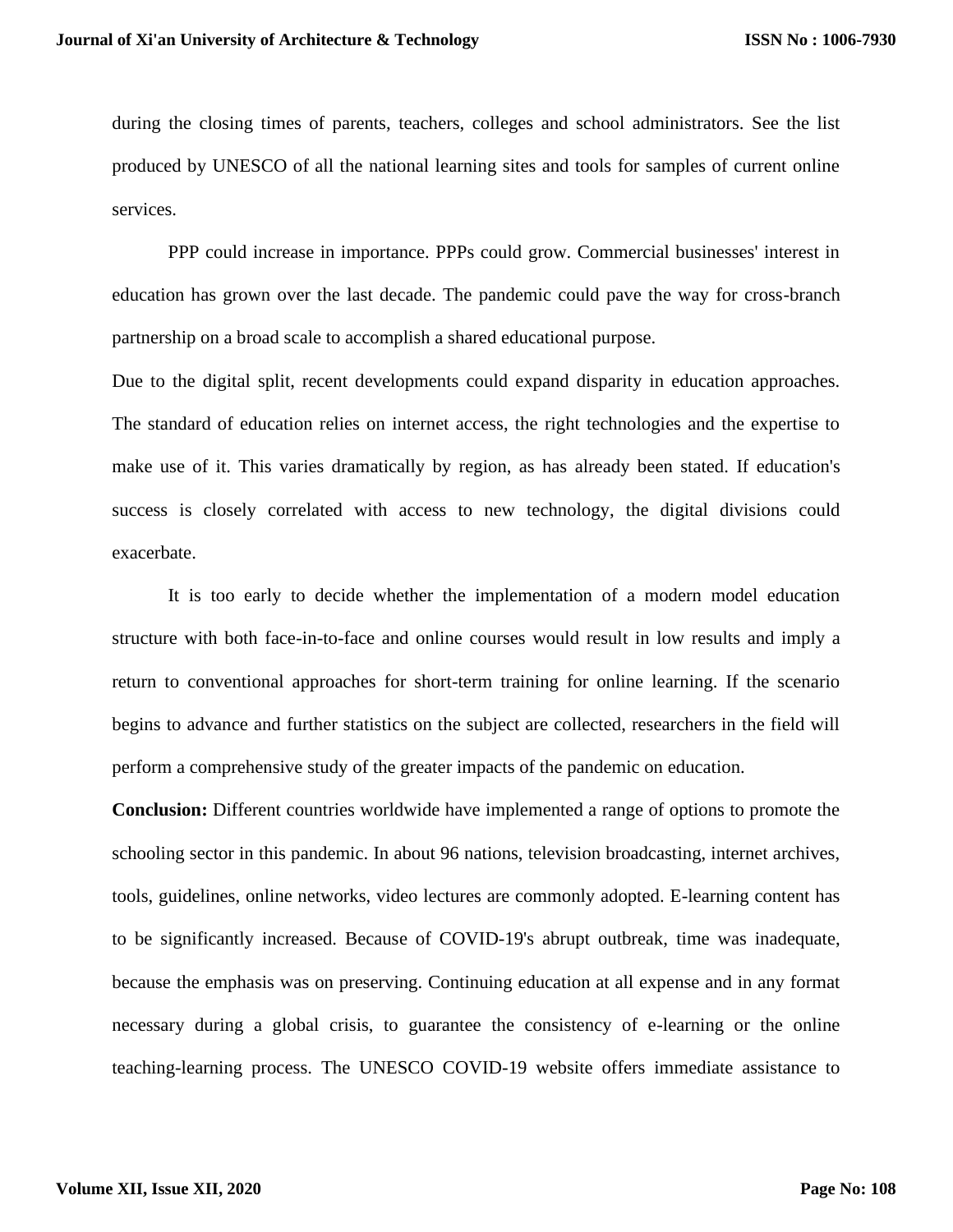various countries around the world, promoting the continuity of learning and reducing disruptions, in particular for disadvantaged class purposes. E-learning has turned up as an opportunity for students and educators worldwide, although they have some obstacles. The financial recession has highlighted the enormous value of e-learning in the real world today in particular. Education may have been halted abruptly after the virus' emergence without the means of e-learning platforms.

The COVID-19 pandemic left the socioeconomic, health, political, educational and labour implications disastrous for civili**z**ation. In the area of schooling, a conceptual change goes beyond the strictly methodological one. ICT is now a more methodological resource that must be utilized as a critical remedy**. S**o that the teaching and learning phase is not disrupted and the instructional training programmes may not collapse, the reality that the educational administrations must have transmitted the educational system from face to face to online teaching at real urgency. It was an educational mov**i**e, but still**,** a health measure, as the closing of schools and online preparation helped avoid the pandemic outbreak.

#### **References**

[1] Nadikattu, R.R., Information Technologies: Rebooting the World Activities during COVID-19 (June 9, 2020). Available at SSRN: https://ssrn.com/abstract=3622733 or http://dx.doi.org/10.2139/ssrn.3622733.

[2] Noor-Ul-Amin, S. (2013). "An effective use of ICT for education and learning by drawing on worldwide knowledge, research and experience: ICT as a change agent for education". Scholarly Journal of Education, vol. 2, no.4, P.p38-54.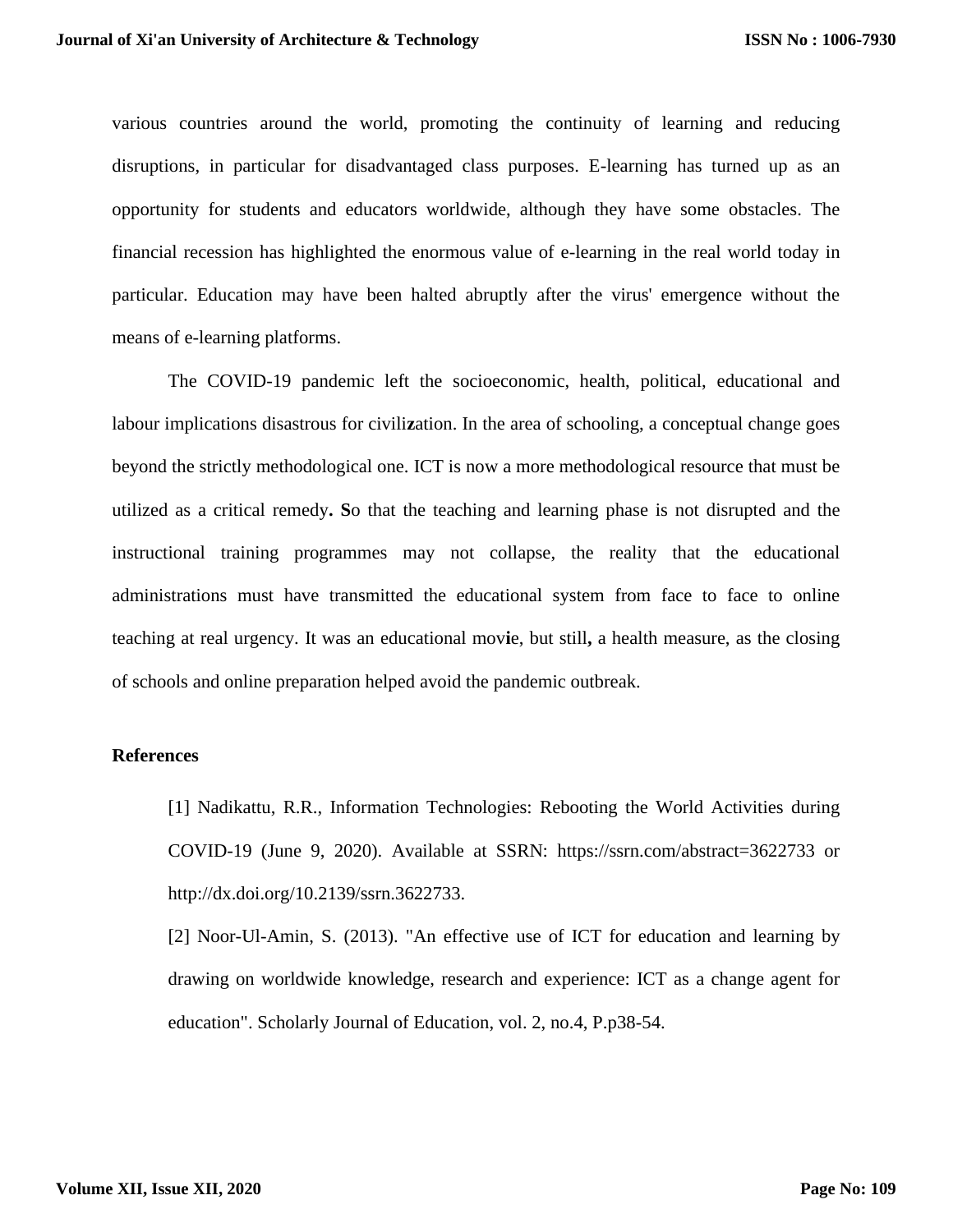[3] Misko, J, Choi, J, Hong, S & Lee, I 2004, E-learning in Australia and Korea: Learning from practice, Korea Research Institute for Vocational Education and Training, Seoul, NCVER, Adelaide.

[4] Soni, V.D. (2020). Challenges and Solution for Artificial Intelligence in Cybersecurity of the USA (June 10, 2020). Available at SSRN: https://ssrn.com/abstract=3624487 or http://dx.doi.org/10.2139/ssrn.3624487.

[5] Aubrey, C., & Dahl, S. (2008). A review of the evidence on the use of ICT in the early years foundation stage. Retrieved from the University of Warwick, Coventry: http://www.becta.org.uk.

[6] Australian Government. (2019). eSafetyparents. Retrieved from [https://www.esafety.](https://www.esafety/) gov.au/parents.

[7] Brady, E. H., & Hill, S. (1984). Research in review: Young children and microcomputers.Young Children, March, 49-61.

[8] Braun, V., & Clarke, V. (2008). Using thematic analysis in psychology. Qualitative Research in Psychology, 3(2), 77–101.

[9] Chen, R. T.-H. (2010). Knowledge and knowers in online learning: Investigating the effects of online flexible learning on student sojourners. (Doctoral Dissertation).

[10] University of Wollongong, NSW, Australia, Retrieved from<https://ro.uow.edu.au/> cgi/viewcontent.cgi?article=4099&context=theses.

[11] Clements, D. H., & Sarama, J. (2003). Young children and technology: What does the research say? Young Children, 56(6), 34–35.

[12] Craft, A. (2012). Childhood in a digital age: Creative challenges for educational futures. London Review of Education, 10(2), 173–190. https://doi.org/10.1080/14748460.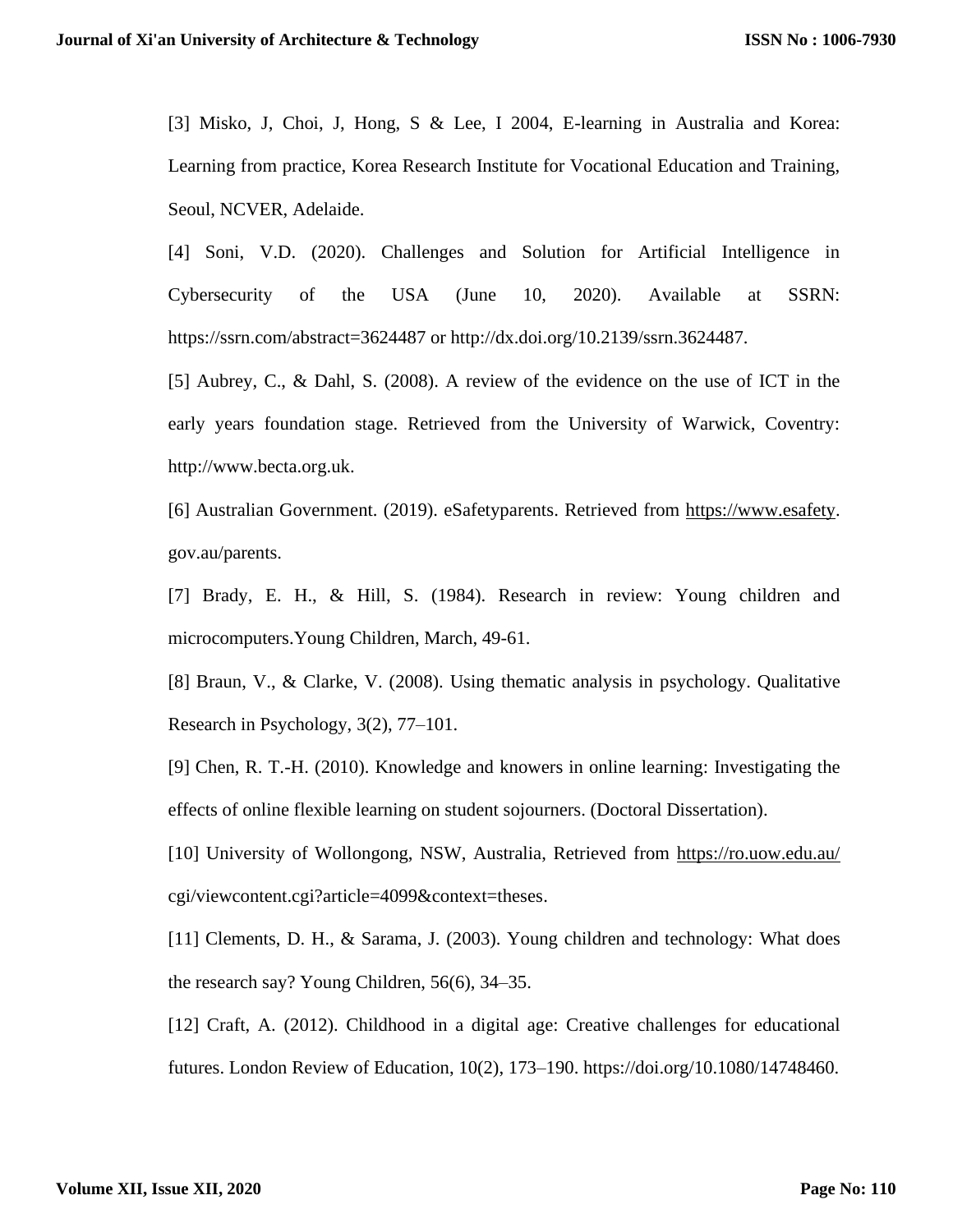2012.691282.

[13] Dong, C. (2016). Young children's use of ICT in Shanghai preschools. Asia-Pacific Journal of Research in Early Childhood Education, 10(3), 97–123.

[14] Dong, C. (2018). Young children nowadays are very smart in ICT' – preschool teachers' perceptions of ICT use. International Journal of Early Years Education, 1–14. https://doi.org/10.1080/09669760.2018.1506318.

[15] Dong, C., & Mertala, P. (2019). It is a tool, but not a 'must ": Early childhood preservice teachers' perceptions of ICT and its affordances. Early Years, 1–16. https://doi.org/10.1080/09575146.2019.1627293.

[16]Dong, C., & Mertala, P. (2020). Two worlds collide? The role of Chinese traditions and Western influences in Chinese preservice teachers' perceptions of appropriate technology use. British Journal of Educational Technology. https://doi.org/10.1111/bjet. 12990.

[17] Early Childhood Australia. (2020). ECA response: COVID-19 [Press release]. Retrieved from http://www.earlychildhoodaustralia.org.au/media/eca-covid-19-response/ ?utm\_source=ECA%20Website&utm\_campaign=COVID-19&utm\_content=130320.

[18] Edwards, S. (2016). New concepts of play and the problem of technology, digital media and popular-culture integration with play-based learning in early childhood education. Technology, Pedagogy and Education, 25(4), 513–532. https://doi.org/10.1080/ 1475939X.2015.1108929.

[19] Edwards, S., Skouteris, H., Rutherford, L., & Cutter-Mackenzie, A. (2012). 'It's all about